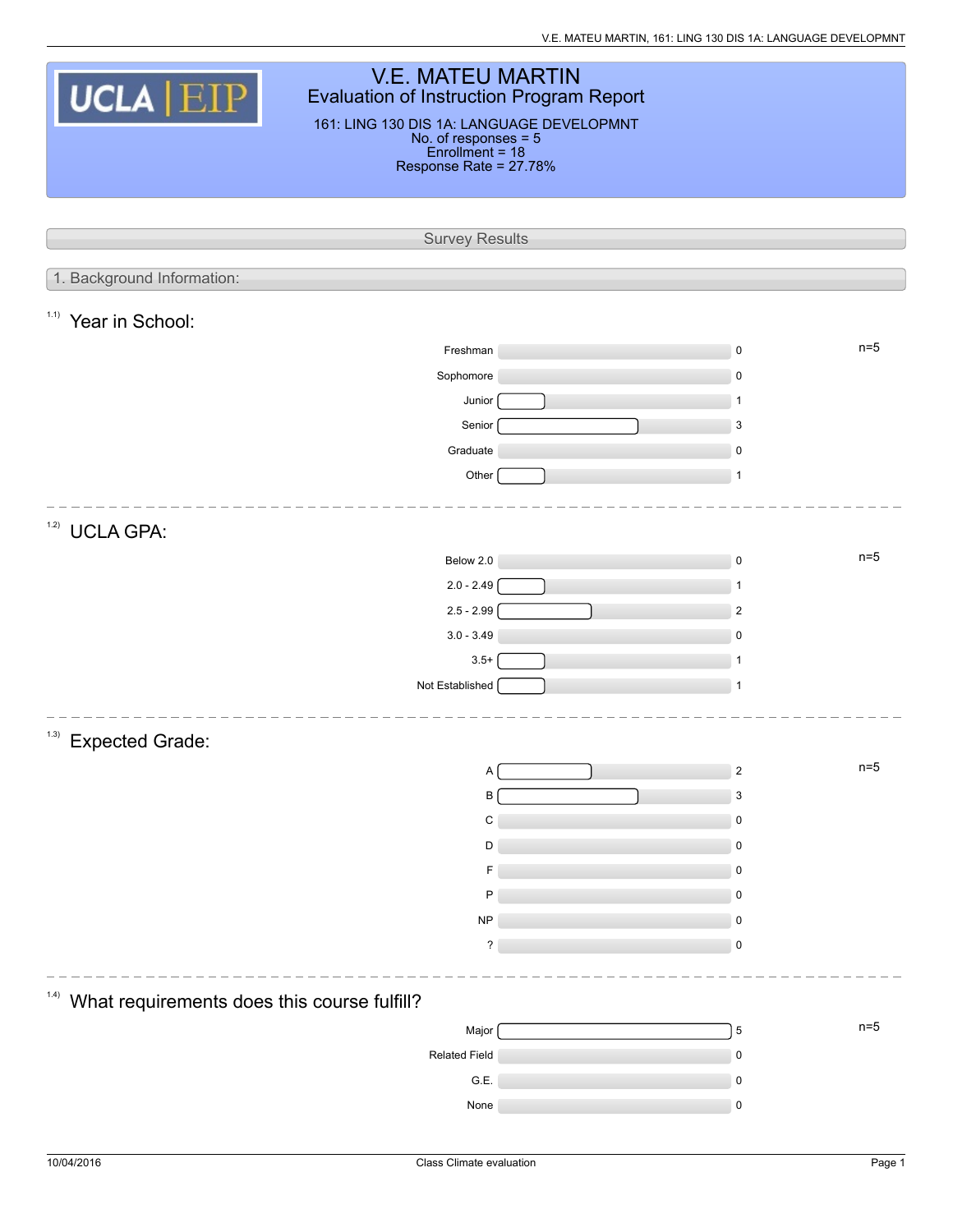|       | 2. To What Extent Do You Feel That:                                                                |                                                                                              |   |  |  |  |                                                                 |                                                           |
|-------|----------------------------------------------------------------------------------------------------|----------------------------------------------------------------------------------------------|---|--|--|--|-----------------------------------------------------------------|-----------------------------------------------------------|
| 2.1)  | Teaching Assistant Knowledge - The<br>T.A. was knowledgeable about the<br>material.                | Very Low or 0<br>Never                                                                       |   |  |  |  | 4 Very High or<br>$H$ Always                                    | n=5<br>$av = 8.8$<br>$md=9$<br>$dev = 0.45$               |
| 2.2)  | Teaching Assistant Concern - The T.<br>A. was concerned about student<br>learning.                 | Very Low or $0$<br>Never                                                                     |   |  |  |  | Very High or<br>Always                                          | $n=5$<br>$av = 8.6$<br>$md=9$<br>$dev = 0.55$             |
| 2.3)  | Organization - Section presentations<br>were well prepared and organized.                          | Very Low or 0<br>Never [                                                                     |   |  |  |  | 3 Very High or<br>$\frac{1}{2}$ Always                          | n=5<br>$av = 8.6$<br>$md=9$<br>$dev = 0.55$               |
|       | Scope - The teaching assistant<br>expanded on course ideas.                                        | Very Low or $\begin{array}{ccccccccc}\n0 & 0 & 0 & 0 & 0 & 0 & 1 & 1 \\ \hline\n\end{array}$ |   |  |  |  | 3 Very High or<br>$\frac{1}{\sqrt{2}}$ Always                   | n=5<br>$av = 8.4$<br>$md=9$<br>$dev = 0.89$               |
| 2.5)  | Interaction – Students felt welcome in<br>seeking help in or outside of the<br>class.              | Very Low or $\overline{\circ}$<br>Never                                                      |   |  |  |  | 0 0 0 0 0 1 0 4 Very High or<br>$\overline{\phantom{a}}$ Always | n=5<br>$av = 8.6$<br>$md=9$<br>$dev = 0.89$               |
|       | <sup>2.6)</sup> Communication Skills - The teaching<br>assistant had good communication<br>skills. | Very Low or $0$<br>Never <sub>1</sub>                                                        |   |  |  |  | 3 Very High or<br>$\blacktriangle$ Always                       | n=5<br>$av = 8.2$<br>$md=9$<br>$dev = 1.1$                |
|       | <sup>2.7)</sup> Value – The overall value of the<br>sections justified your time and effort.       | Very Low or 0<br>Never                                                                       |   |  |  |  | 3 Very High or<br>$\overline{1}$ Always                         | n=5<br>$av = 8.4$<br>$md=9$<br>$dev = 0.89$               |
| (2.8) | Overall - What is your overall rating<br>of the teaching assistant?                                | Very Low or 0<br>Never                                                                       | 1 |  |  |  | 3 Very High or<br>$\frac{1}{\sqrt{2}}$ Always                   | n=5<br>$av = 8.4$<br>$md=9$<br>$dev = 0.89$               |
|       | 3. Your View of Section Characteristics:                                                           |                                                                                              |   |  |  |  |                                                                 |                                                           |
|       | Difficulty (relative to other courses)                                                             | Low                                                                                          |   |  |  |  | High                                                            | n=5<br>$av = 2.6$<br>$md=3$<br>dev.=0.55                  |
|       | Workload/pace was                                                                                  | <b>Too Slow</b>                                                                              |   |  |  |  | Too Much                                                        | $n=5$<br>$av = 2.4$<br>$md=2$<br>$dev = 0.55$             |
|       | Integration of section with course was                                                             | Poor                                                                                         |   |  |  |  | Excellent                                                       | $n=5$<br>$av = 2.8$<br>$md=3$<br>$dev = 0.45$             |
|       | Texts, required readings                                                                           | Poor                                                                                         |   |  |  |  | Excellent                                                       | $n=4$<br>$av = 2.25$<br>$md=2$<br>$dev = 0.5$<br>$ab = 1$ |
|       | Homework assignments                                                                               | Poor                                                                                         |   |  |  |  | Excellent                                                       | $n=4$<br>$av = 2.5$<br>md=2.5<br>dev.=0.58<br>$ab = 1$    |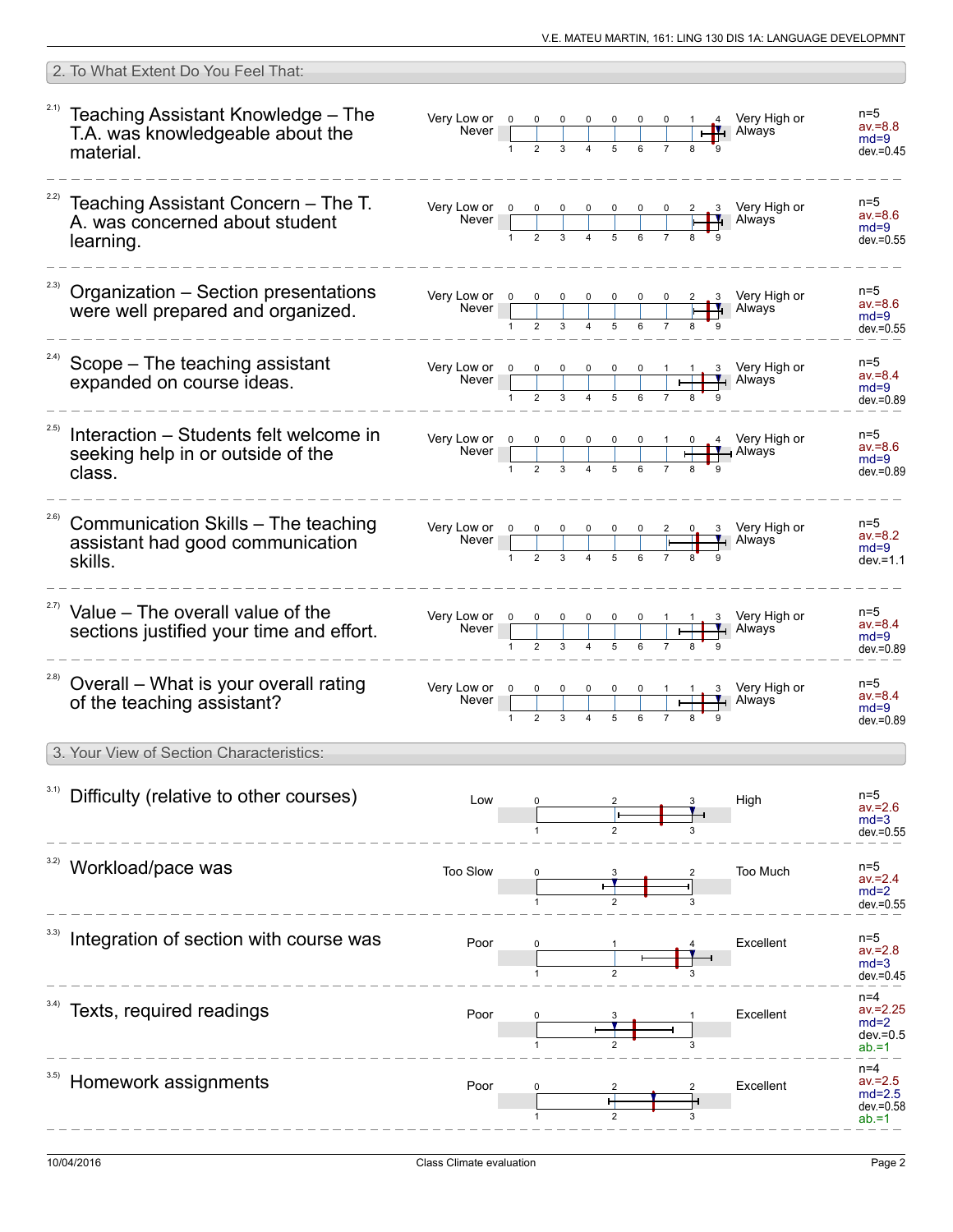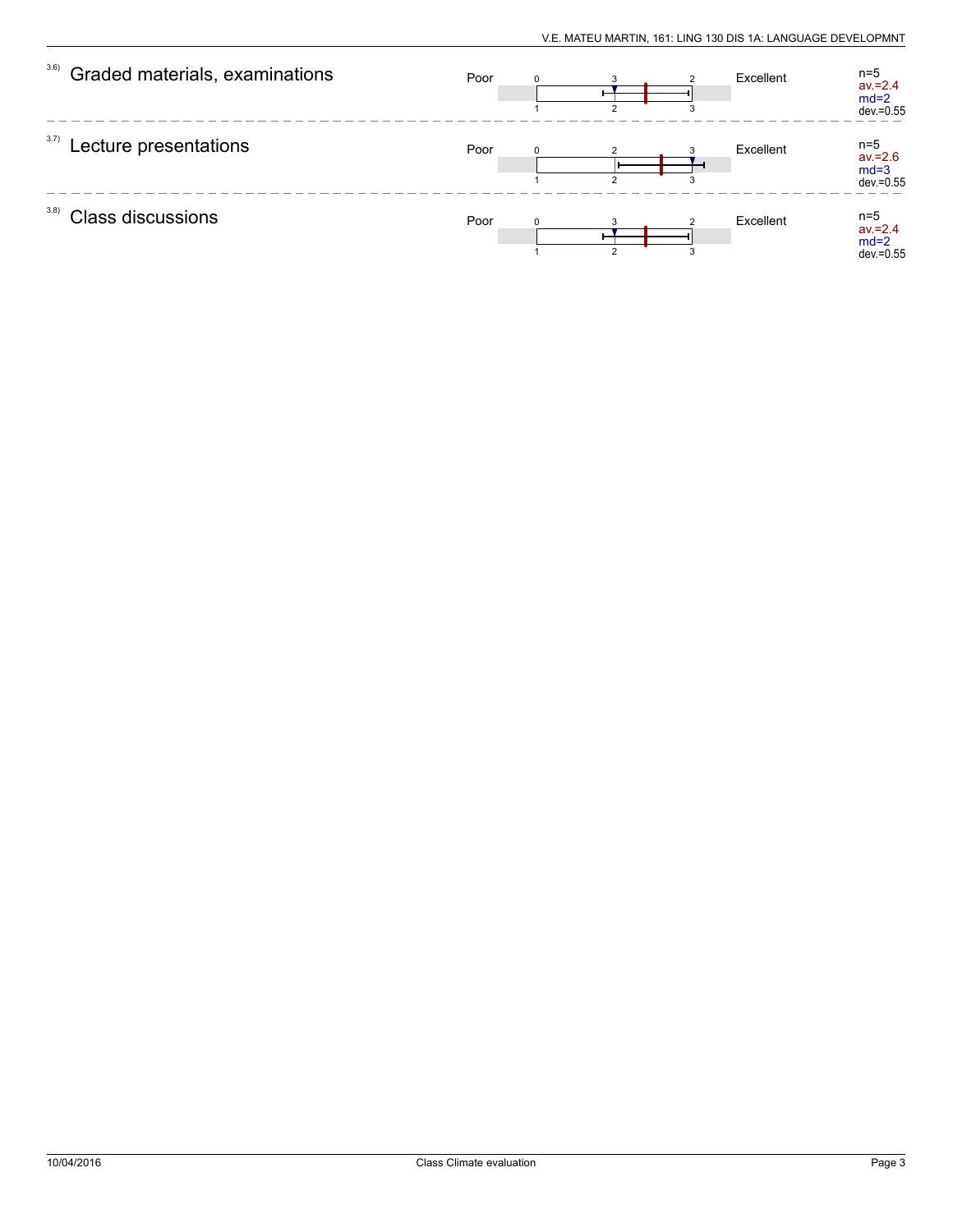## Profile

Subunit: LING

## Name of the instructor: V.E. MATEU MARTIN

Name of the course: (Name of the survey) 161: LING 130 DIS 1A: LANGUAGE DEVELOPMNT

Values used in the profile line: Mean

## 2. To What Extent Do You Feel That:

- 2.1) Teaching Assistant Knowledge The T.A. was knowledgeable about the material.
- 2.2) Teaching Assistant Concern The T.A. was concerned about student learning.
- 2.3) Organization Section presentations were well prepared and organized.
- 2.4) Scope The teaching assistant expanded on course ideas.
- 2.5) Interaction Students felt welcome in seeking help in or outside of the class.
- 2.6) Communication Skills The teaching assistant had good communication skills.
- 2.7) Value The overall value of the sections justified your time and effort.
- 2.8) Overall What is your overall rating of the teaching assistant?

3. Your View of Section Characteristics:

| Very Low or<br>Never | Very High or<br>Always | $n=5$ | $av = 8.80$ |
|----------------------|------------------------|-------|-------------|
| Very Low or<br>Never | Very High or<br>Always | $n=5$ | $av = 8.60$ |
| Very Low or<br>Never | Very High or<br>Always | $n=5$ | $av = 8.60$ |
| Very Low or<br>Never | Very High or<br>Always | $n=5$ | $av = 8.40$ |
| Very Low or<br>Never | Very High or<br>Always | $n=5$ | $av = 8.60$ |
| Very Low or<br>Never | Very High or<br>Always | $n=5$ | $av = 8.20$ |
| Very Low or<br>Never | Very High or<br>Always | $n=5$ | $av = 8.40$ |
| Very Low or<br>Never | Very High or<br>Always | $n=5$ | $av = 8.40$ |
|                      |                        |       |             |

| 3.1) | Difficulty (relative to other courses) | Low      |  | High      | $n=5$ | $av = 2.60$ |
|------|----------------------------------------|----------|--|-----------|-------|-------------|
| 3.2) | Workload/pace was                      | Too Slow |  | Too Much  | $n=5$ | $av = 2.40$ |
| 3.3) | Integration of section with course was | Poor     |  | Excellent | $n=5$ | $av = 2.80$ |
| 3.4) | Texts, required readings               | Poor     |  | Excellent | $n=4$ | $av = 2.25$ |
| 3.5) | Homework assignments                   | Poor     |  | Excellent | $n=4$ | $av = 2.50$ |
| 3.6) | Graded materials, examinations         | Poor     |  | Excellent | $n=5$ | $av = 2.40$ |
| 3.7) | Lecture presentations                  | Poor     |  | Excellent | $n=5$ | $av = 2.60$ |
| 3.8) | Class discussions                      | Poor     |  | Excellent | $n=5$ | $av = 2.40$ |